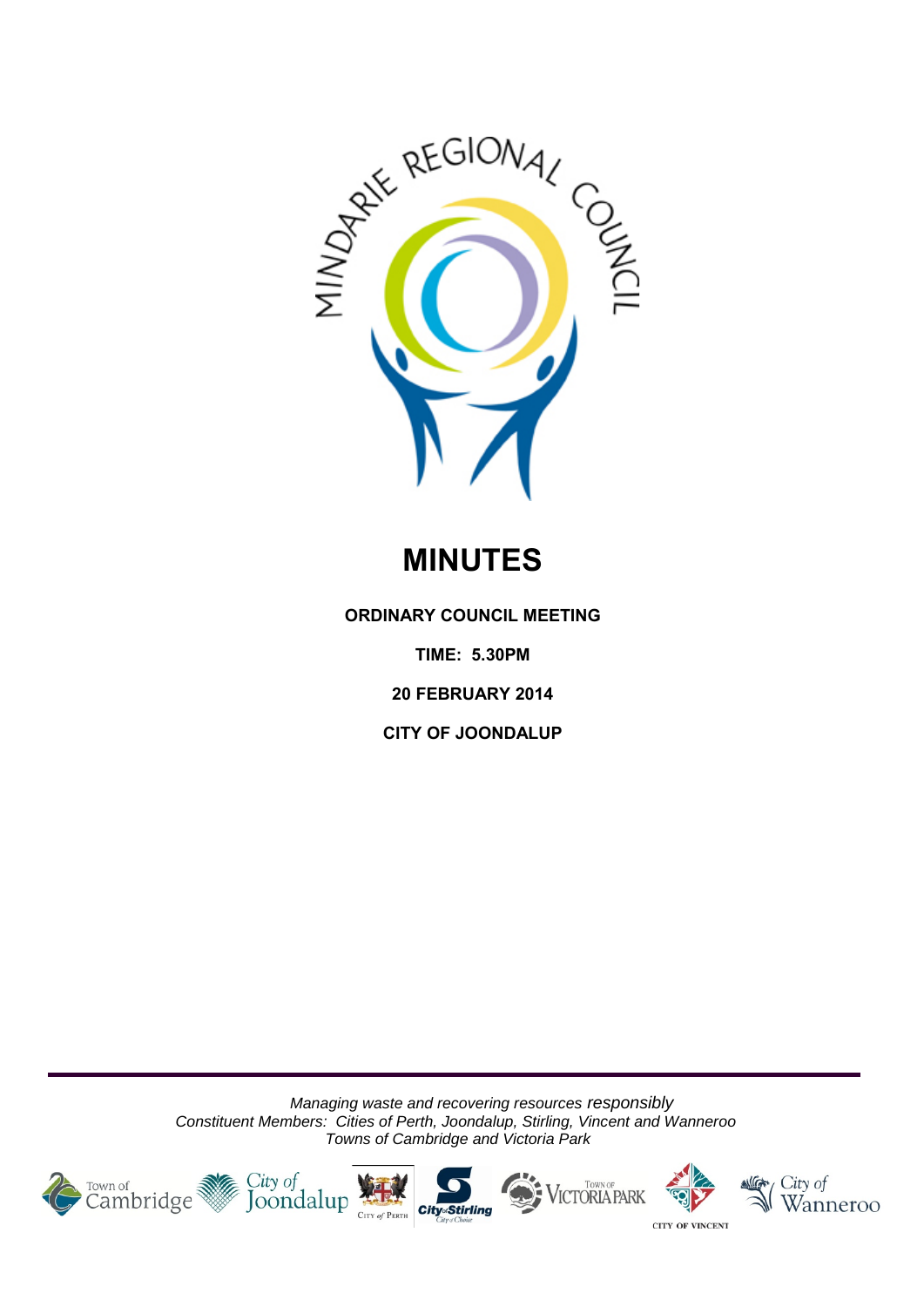# **CONTENTS**

| $\mathbf{1}$ |  | DECLARATION OF OPENING / ANNOUNCEMENT OF VISITORS3                           |  |
|--------------|--|------------------------------------------------------------------------------|--|
| 2            |  |                                                                              |  |
| 3            |  |                                                                              |  |
| 4            |  |                                                                              |  |
| 5            |  |                                                                              |  |
| 6            |  |                                                                              |  |
| 7            |  |                                                                              |  |
| 8            |  |                                                                              |  |
|              |  |                                                                              |  |
| 9            |  |                                                                              |  |
|              |  | 9.1 Financial Statements for the periods ended 30 November 2013 and          |  |
|              |  |                                                                              |  |
|              |  | 9.2 List of Payments made for the months ended 30 November 2013 and          |  |
|              |  |                                                                              |  |
|              |  |                                                                              |  |
|              |  |                                                                              |  |
| 10           |  |                                                                              |  |
| 11           |  | MOTIONS OF WHICH PREVIOUS NOTICE HAS BEEN GIVEN17                            |  |
| 12           |  |                                                                              |  |
| 13           |  | QUESTIONS BY MEMBERS OF WHICH DUE NOTICE HAS BEEN GIVEN17                    |  |
| 14           |  | MATTERS FOR WHICH THE MEETING MAY BE CLOSED TO THE PUBLIC18                  |  |
|              |  | 14.2 Resource Recovery Facility - Request from Biovision to increase Plant   |  |
|              |  |                                                                              |  |
|              |  | 14.1 Chief Executive Officer's contract extension - Recommendations from the |  |
|              |  |                                                                              |  |
| 15           |  |                                                                              |  |
| 16           |  |                                                                              |  |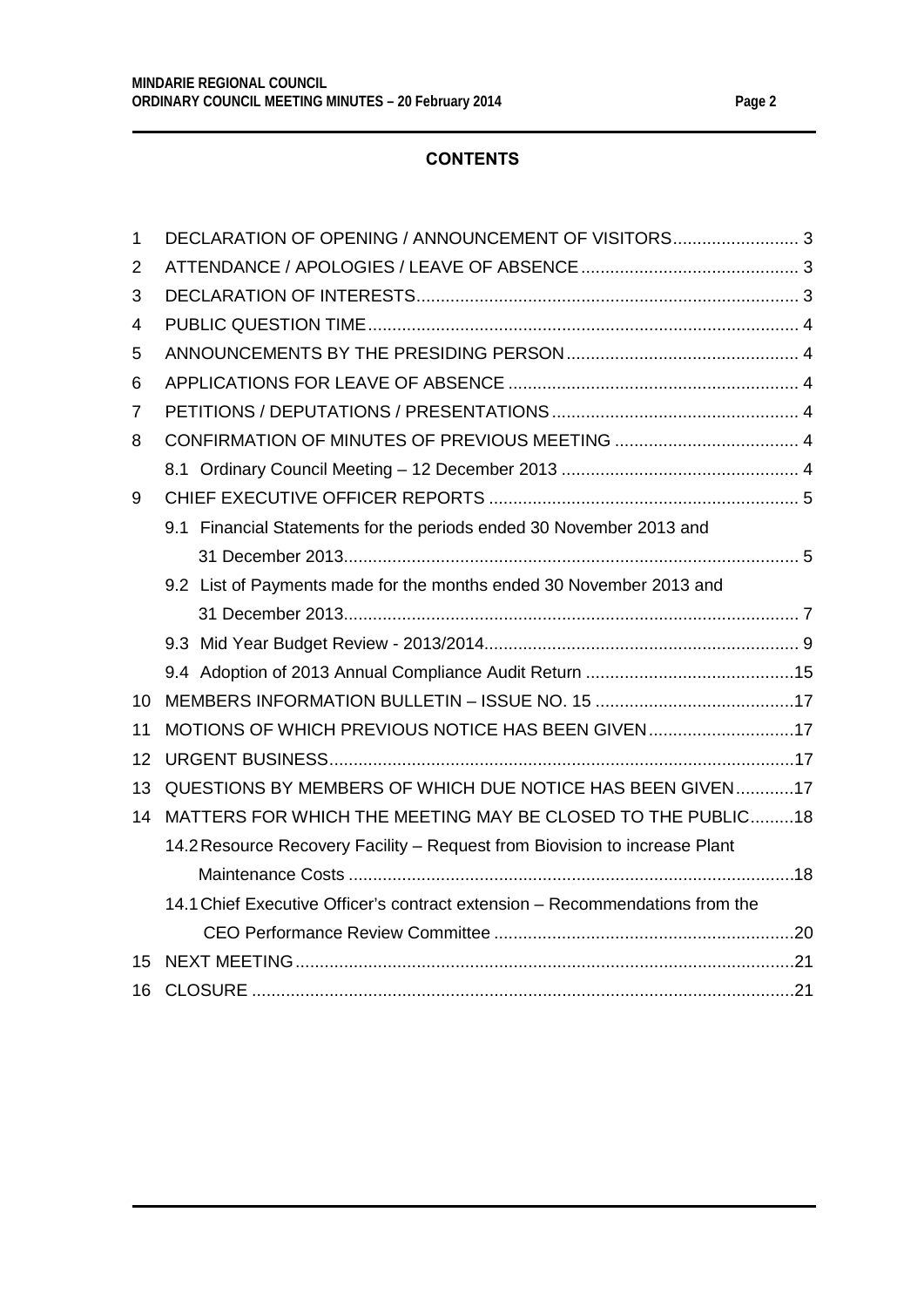# <span id="page-2-0"></span>**1 DECLARATION OF OPENING / ANNOUNCEMENT OF VISITORS**

*The Chairman declared the meeting open at 5.32pm.*

## <span id="page-2-1"></span>**2 ATTENDANCE / APOLOGIES / LEAVE OF ABSENCE**

#### **Councillor Attendance**

Cr R Fishwick JP (Chairman) City of Joondalup Cr J Bissett (Deputy Chairman) Town of Victoria Park Cr R Driver Cr R Driver City of Wanneroo<br>
Cr K Hollywood Cr K Hollywood Cr K Hollywood<br>
Cr D Newton JP

Cr D Newton JP

Cr D Newton JP

Cr D Newton JP

Cr D Newton JP

Cr D Newton JP

Cr D Newton JP

Cr O Newton JP

Cr O Newton JP

Cr O Newton JP

Cr O Newton JP

Cr O Newton JP Cr D Newton JP City of Wanneroo<br>
Cr S Proud City of Stirling Cr S Proud<br>
Cr E Re JP
Cr City of Stirling
Cr E Re JP
City of Stirling
Cr E Re JP
City of Stirling
Cr E Re JP
City of Stirling
Cr E Re JP
City of Stirling
Cr E Re JP
City of Stirling
Cr E Re JP
Cr E Re JP
Cr E RE SUP Cr E Re JP City of Stirling<br>
Cr B Stewart City of Stirling

**Apologies**

Cr D Boothman Cr D Boothman City of Stirling<br>
Cr J Davidson OAM JP City of Perth Cr J Davidson OAM JP<br>Cr S Withers

## **MRC Officers**

Mr B Callander (Chief Executive Officer) Mr G Hoppe (Director Corporate Services) Ms L Nyssen (Executive Support)

#### **Member Council Observers**

Nico Claassen (City of Joondalup) Geoff Eves (City of Stirling) Doug Forster (City of Perth) Jim Manov (City of Wanneroo) Andrew Murphy (City of Joondalup) Sean Sciberras (City of Stirling)

## **Visitors**

Nil

**Members of the Public** Nil

**Press** Nil

## <span id="page-2-2"></span>**3 DECLARATION OF INTERESTS**

| <b>Interest Type</b>               | Financial                                                                                                           |
|------------------------------------|---------------------------------------------------------------------------------------------------------------------|
| <b>Name and Position of Person</b> | Mr Brian Callander, CEO Mindarie Regional Council                                                                   |
| <b>Report Item No. and Topic</b>   | 14.1 – Chief Executive Officer – Contract Extension<br>recommendations from the CEO Performance Review<br>Committee |
| <b>Nature of Interest</b>          | Council making decision on CEO's contract                                                                           |
|                                    |                                                                                                                     |

City of Stirling

City of Vincent Town of Cambridge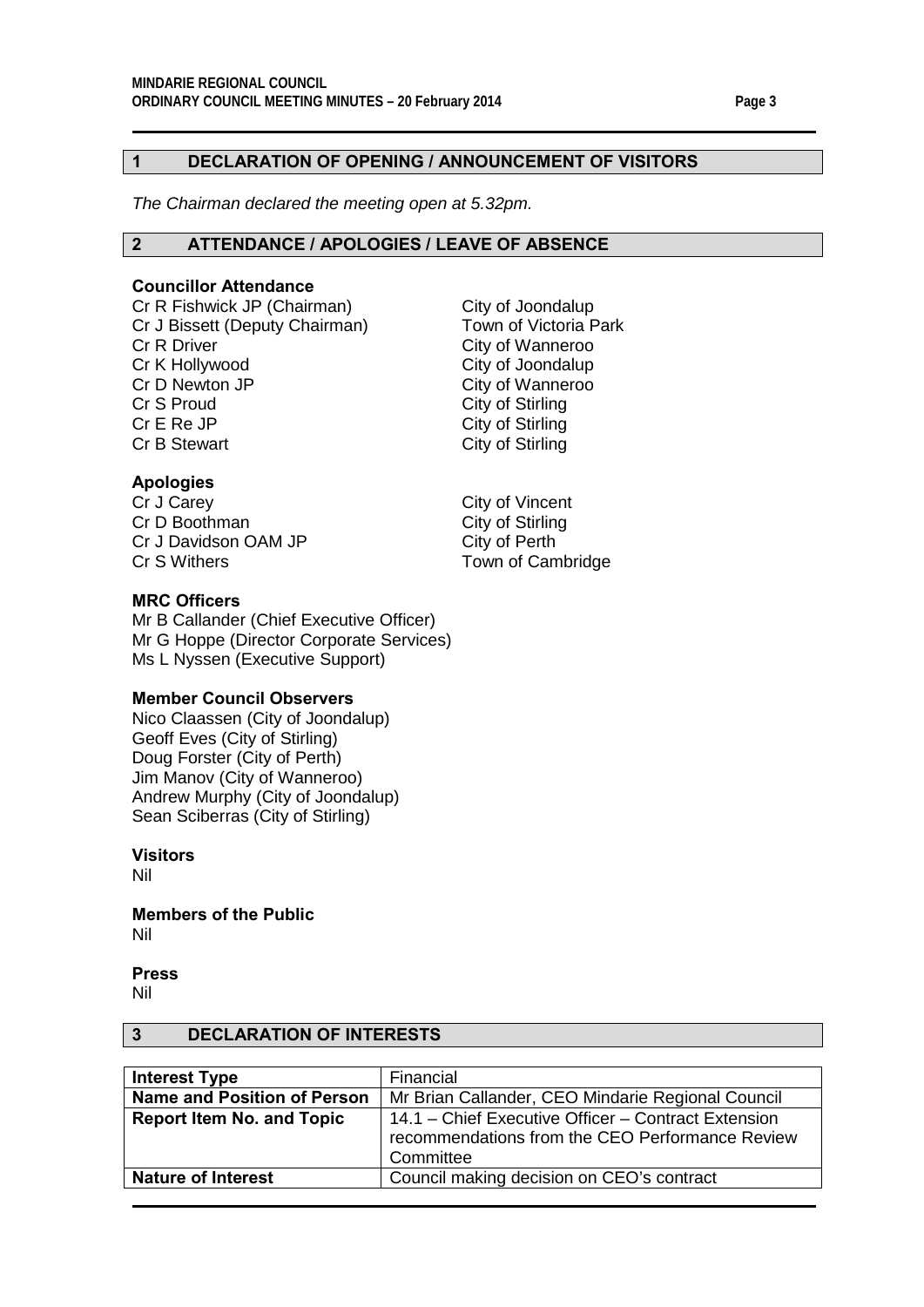# <span id="page-3-0"></span>**4 PUBLIC QUESTION TIME**

Nil

# <span id="page-3-1"></span>**5 ANNOUNCEMENTS BY THE PRESIDING PERSON**

Chair advised Councillors that the Community Engagement Advisory Group (CEAG) intends to make a presentation regarding the Resource Recovery Facility at the April Ordinary Council Meeting.

# <span id="page-3-2"></span>**6 APPLICATIONS FOR LEAVE OF ABSENCE**

Nil

# <span id="page-3-3"></span>**7 PETITIONS / DEPUTATIONS / PRESENTATIONS**

Nil

## <span id="page-3-4"></span>**8 CONFIRMATION OF MINUTES OF PREVIOUS MEETING**

#### <span id="page-3-5"></span>**8.1 ORDINARY COUNCIL MEETING – 12 DECEMBER 2013**

The Minutes of the Ordinary Council Meeting held on 12 December 2013 have been printed and circulated to members of the Council.

## **RESPONSIBLE OFFICER RECOMMENDATION**

**That the Minutes of the Ordinary Council Meeting of Council held on 12 December 2013 be confirmed as a true record of the proceedings.**

**RESOLVED Cr Proud moved, Cr Re seconded That the recommendation be adopted.**

*CARRIED UNANIMOUSLY (8/0)*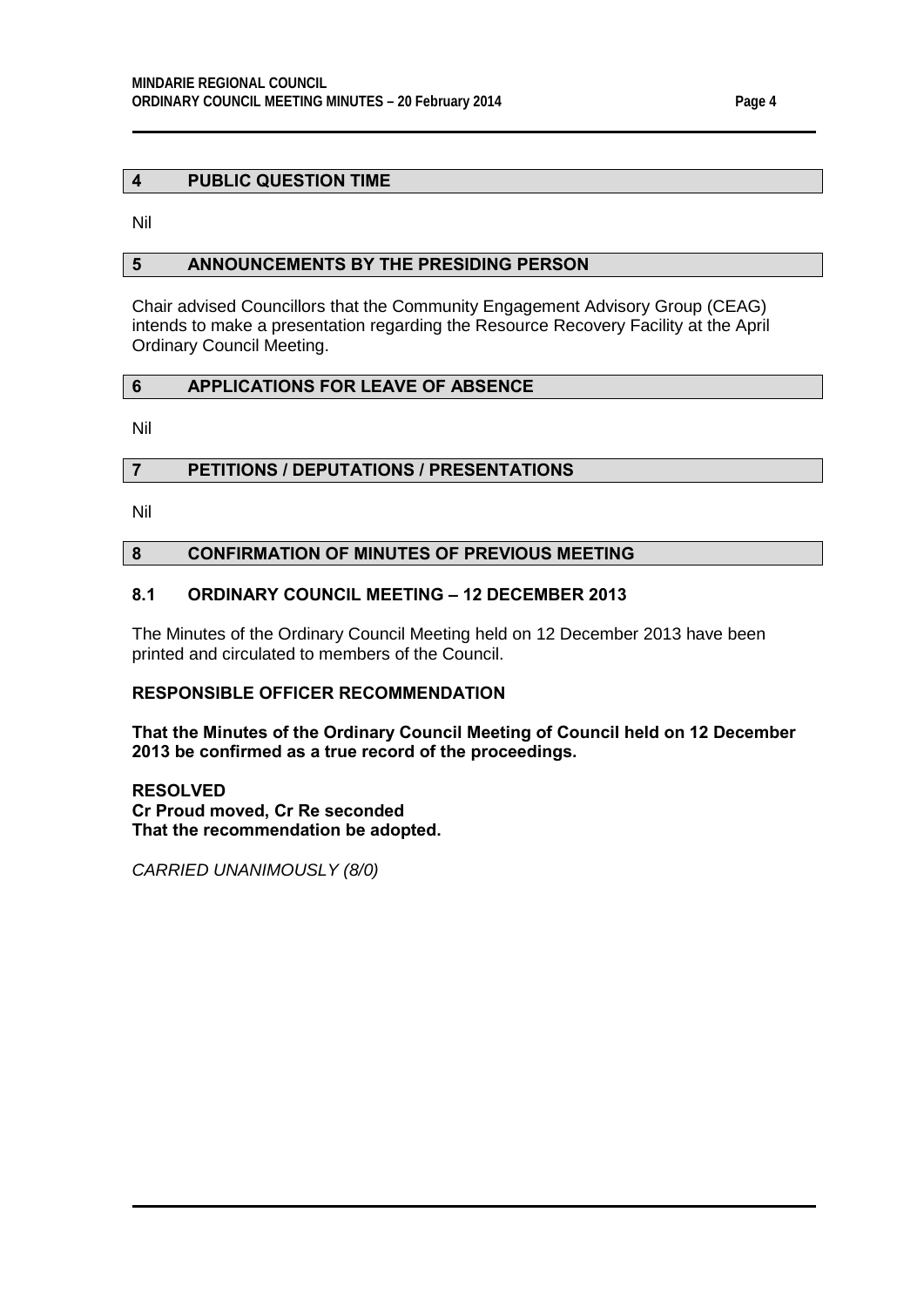# <span id="page-4-0"></span>**9 CHIEF EXECUTIVE OFFICER REPORTS**

<span id="page-4-2"></span><span id="page-4-1"></span>

| 9.1                         | <b>FINANCIAL STATEMENTS FOR THE PERIODS ENDED</b><br>30 NOVEMBER 2013 AND 31 DECEMBER 2013 |
|-----------------------------|--------------------------------------------------------------------------------------------|
| <b>File No:</b>             | <b>FIN/5-04</b>                                                                            |
| Appendix(s):                | <b>Appendix No. 1</b><br><b>Appendix No. 2</b><br><b>Appendix No. 3</b>                    |
| Date:                       | <b>30 January 2014</b>                                                                     |
| <b>Responsible Officer:</b> | <b>Director Corporate Services</b>                                                         |

#### **SUMMARY**

The purpose of this report is to provide financial reporting in line with statutory requirements which provides useful information to stakeholders of the Council.

## **BACKGROUND**

Reporting requirements are defined by Financial Management Regulations 34 of the Local Government (Financial Management) Regulations 1996.

The financial statements presented for each month consist of:

- Operating Statement by Nature Combined
- Operating Statement by Nature RRF Only
- Operating Statement by Function
- Statement of Financial Activity
- Statement of Reserves
- Statement of Financial Position
- Statement of Investing Activities
- Information on Borrowings
- Tonnage Report

#### **DETAIL**

The Financial Statements attached are for the months ended 30 November 2013 and 31 December 2013 and are attached at **Appendix No. 1 and 2** to this Item. The Tonnage Report for the 6 months to 31 December 2013 is attached at **Appendix No. 3.**

The complete suite of Financial Statements which includes the Operating Statements, Statement of Financial Position, Statement of Financial Activity and other related information are reported on a monthly basis.

The estimates for Provisions for Amortisation of Cell Development, Capping and Post Closure expenditure are based on the estimated rates per tonne calculated with reference to estimated excavation cost of various stages of the landfill and the life of the landfill. An adjustment is made (if necessary) at the end of the year based on actual tonnages on a survey carried out to assess the "air space" remaining and other relevant information.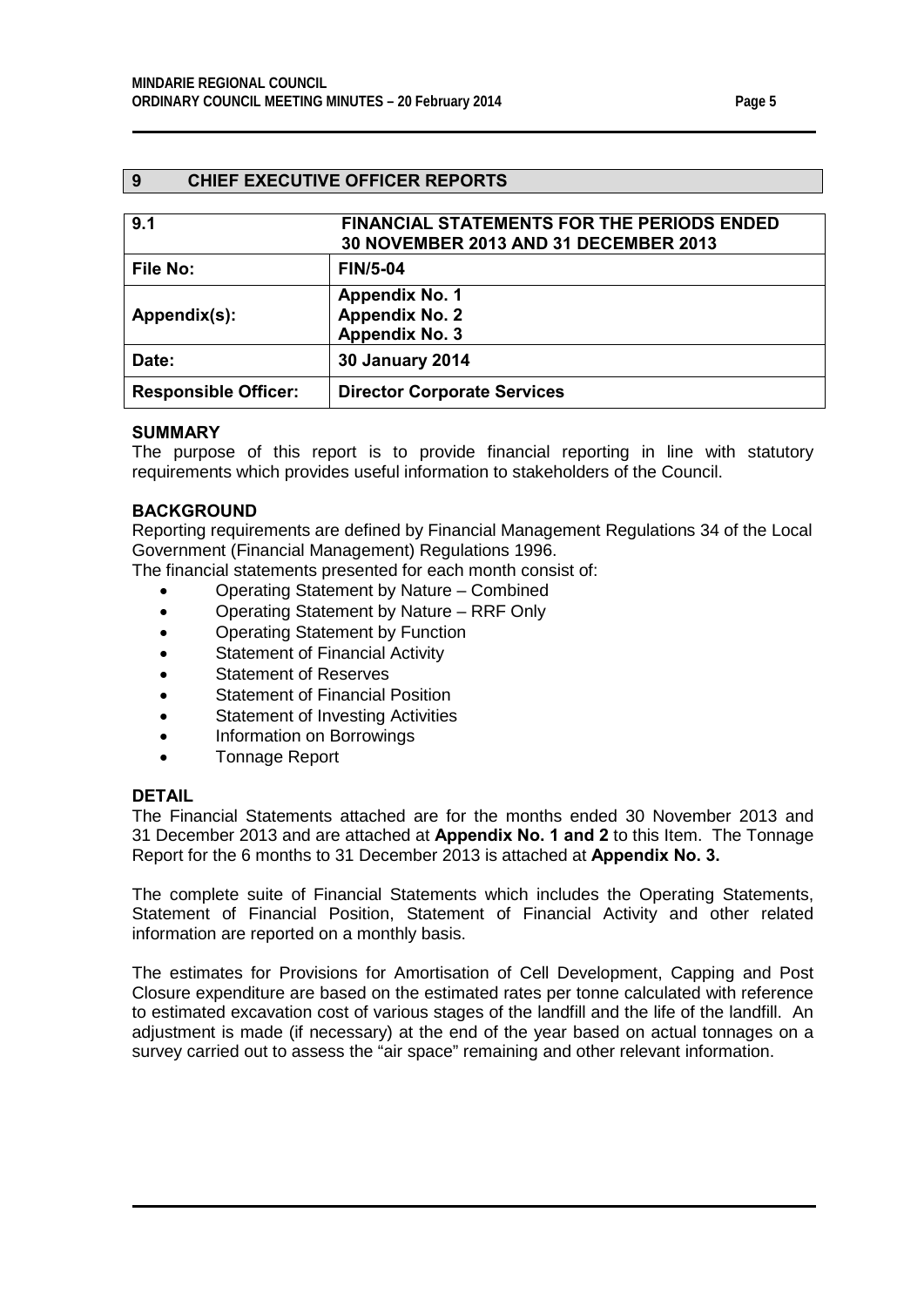|                                    | <b>Actual</b> | <b>Budget</b> | <b>Variance</b> |
|------------------------------------|---------------|---------------|-----------------|
|                                    |               |               |                 |
| Tonnes - Members                   | 177,311       | 162,276       | 15,035          |
| Tonnes – Others                    | 17,024        | 20,919        | (3,895)         |
| <b>TOTAL TONNES</b>                | 194,335       | 183,915       | 11,140          |
|                                    | \$            |               | \$              |
| Revenue - Members                  | 22,416,118    | 23,434,281    | (1,018,163)     |
| Revenue – Other                    | 4,713,607     | 5,183,283     | (469, 676)      |
| <b>TOTAL REVENUE</b>               | 27,129,725    | 28,617,564    | (1,487,839)     |
| <b>Expenses</b>                    | 22,679,986    | 24,534,380    | 1,854,394       |
| Loss/(profit) on sale of<br>assets |               |               |                 |
| <b>NET SURPLUS</b>                 | 4,449,739     | 4,083,184     | 366,555         |

# Summary of results for the year to 31 December 2013

#### **Commentary**

Member tonnes for the 6 months to December 2013 are 15,035t higher than budgeted, primarily as a result of increased tonnes from the City of Stirling (16,433t) and the City of Wanneroo (3,842t) offset by minor reductions from the other councils.

Non-member tonnes continue to lag behind the budget, primarily as a result of the lower than budgeted commercial tonnes.

Member revenue is below budget primarily as a result of the reduction in the members' gate fee from \$149/t to \$120/t in October 2013, offset by the increase in tonnes mentioned above.

Expenses are also significantly below budget primarily as a result of the reduction in the RRF gate on the back of the members' gate fee reduction, coupled with other reductions across the business.

## **VOTING REQUIREMENT**

Simple Majority

# **RESPONSIBLE OFFICER RECOMMENDATION**

**That the Financial Statements set out in Appendix No. 1 and 2 for the months ended 30 November 2013 and 31 December 2013, respectively, be received.**

**RESOLVED Cr Newton moved, Cr Hollywood seconded That the recommendation be adopted.**

*CARRIED UNANIMOUSLY (8/0)*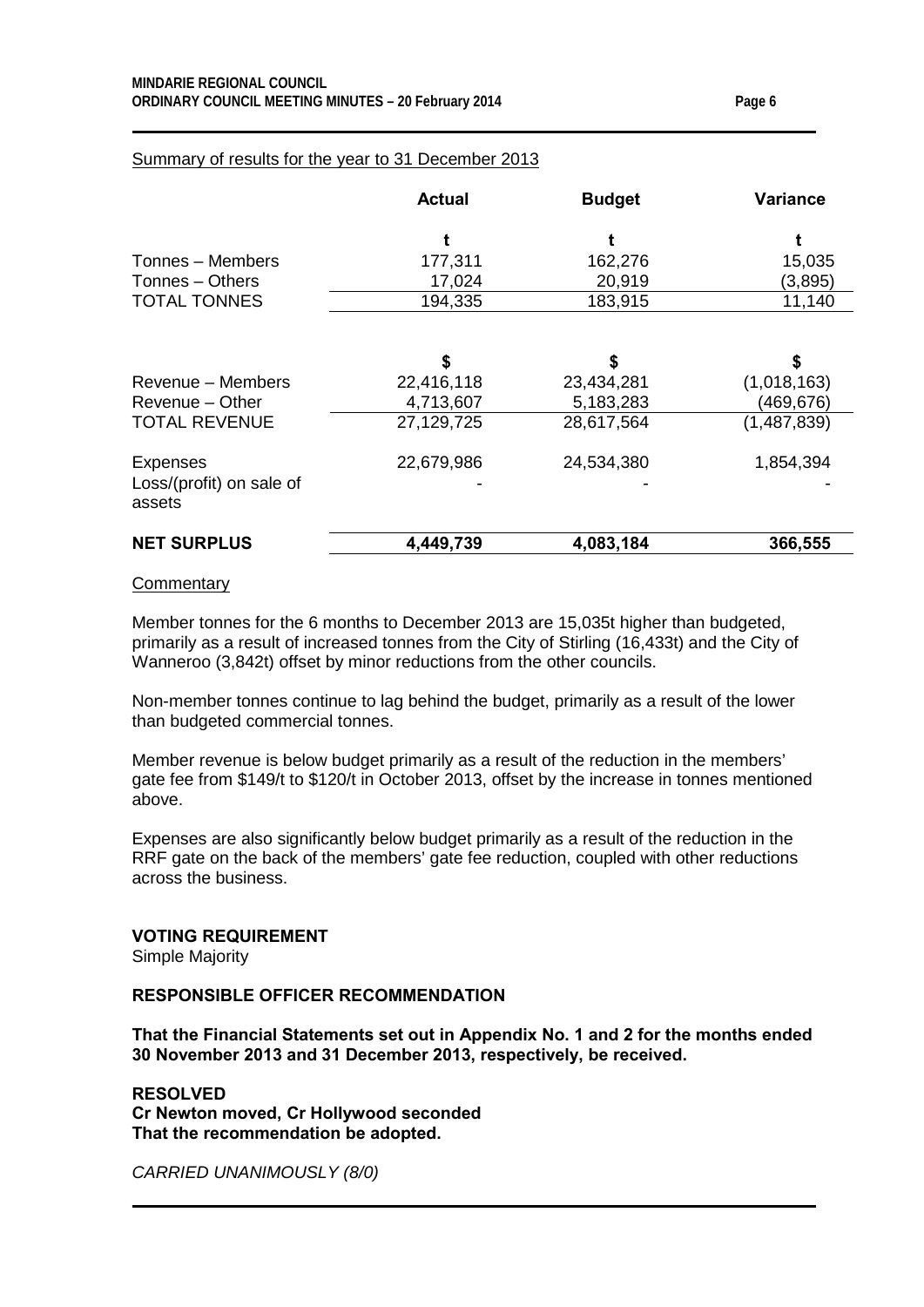<span id="page-6-1"></span><span id="page-6-0"></span>

| 9.2                         | LIST OF PAYMENTS MADE FOR THE MONTHS ENDED<br>30 NOVEMBER 2013 AND 31 DECEMBER 2013 |
|-----------------------------|-------------------------------------------------------------------------------------|
| <b>File No:</b>             | <b>FIN/5-04</b>                                                                     |
| Appendix(s):                | <b>Appendix No. 4</b><br>Appendix No. 5                                             |
| Date:                       | <b>30 January 2014</b>                                                              |
| <b>Responsible Officer:</b> | <b>Director Corporate Services</b>                                                  |

## **SUMMARY**

The purpose of this report is to provide details of payments made during the periods identified. This is in line with the requirement under the delegated authority to the Chief Executive Officer (CEO), that a list of payments made from the Municipal Fund since the last Ordinary Council meeting be presented to Council.

## **COMMENT**

The lists of payments for the months ended 30 November 2013 and 31 December 2013 are at **Appendix 4 and 5** to this Item and are presented to Council for noting. Payments have been made in accordance with the delegated authority to the CEO which allows payments to be made between meetings. At the Ordinary Council Meeting held on 5 September 2013, the Council delegated to the CEO the exercise of its power to make payments from the Municipal Fund. In order to satisfy the requirements of Clause 13(2) of the Local Government (Financial Management) Regulations, a list of payments made must be submitted to the next Council meeting following such payments.

It should be noted that generally all payments are GST inclusive and the Mindarie Regional Council is able to claim this tax as an input credit when GST remittances are made each month to the Australian Tax Office.

| <b>Months Ended</b> | <b>Account</b>           | <b>Vouchers</b> | <b>Amount</b>  |
|---------------------|--------------------------|-----------------|----------------|
|                     |                          | Cheques         | \$120,476.08   |
| 30 November 2013    | <b>General Municipal</b> | EFT.            | \$2,692,876.58 |
|                     |                          | DP              | \$291,732.84   |
|                     |                          | <b>Total</b>    | \$3,105,085.50 |
|                     |                          | Cheques         | \$194,135.07   |
| 31 December 2013    | <b>General Municipal</b> | <b>EFT</b>      | \$2,233,917.62 |
|                     |                          | DP              | \$539,206.50   |
|                     |                          | <b>Total</b>    | \$2,967,259.19 |

## **VOTING REQUIREMENT**

Simple Majority

## **RESPONSIBLE OFFICER RECOMMENDATION**

**That the list of payments made under delegated authority to the Chief Executive Officer, for the months ended 30 November 2013 and 31 December 2013 be noted.**

*MRC Administration to provide councillors with a response to the question raised by Cr Stewart regarding increase in staff wages.*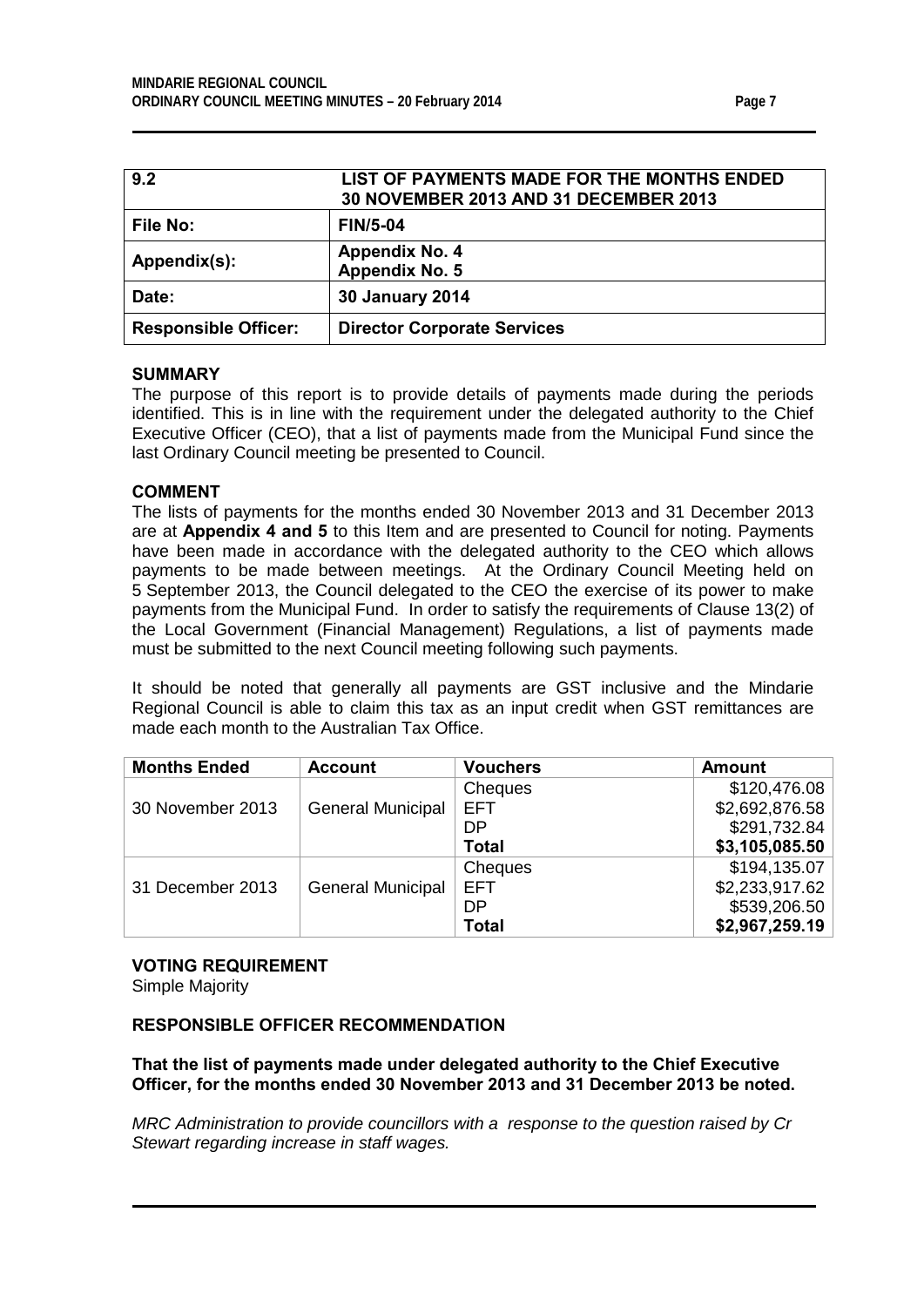# **RESOLVED Cr Stewart moved, Cr Re seconded That the recommendation be adopted.**

*CARRIED UNANIMOUSLY (8/0)*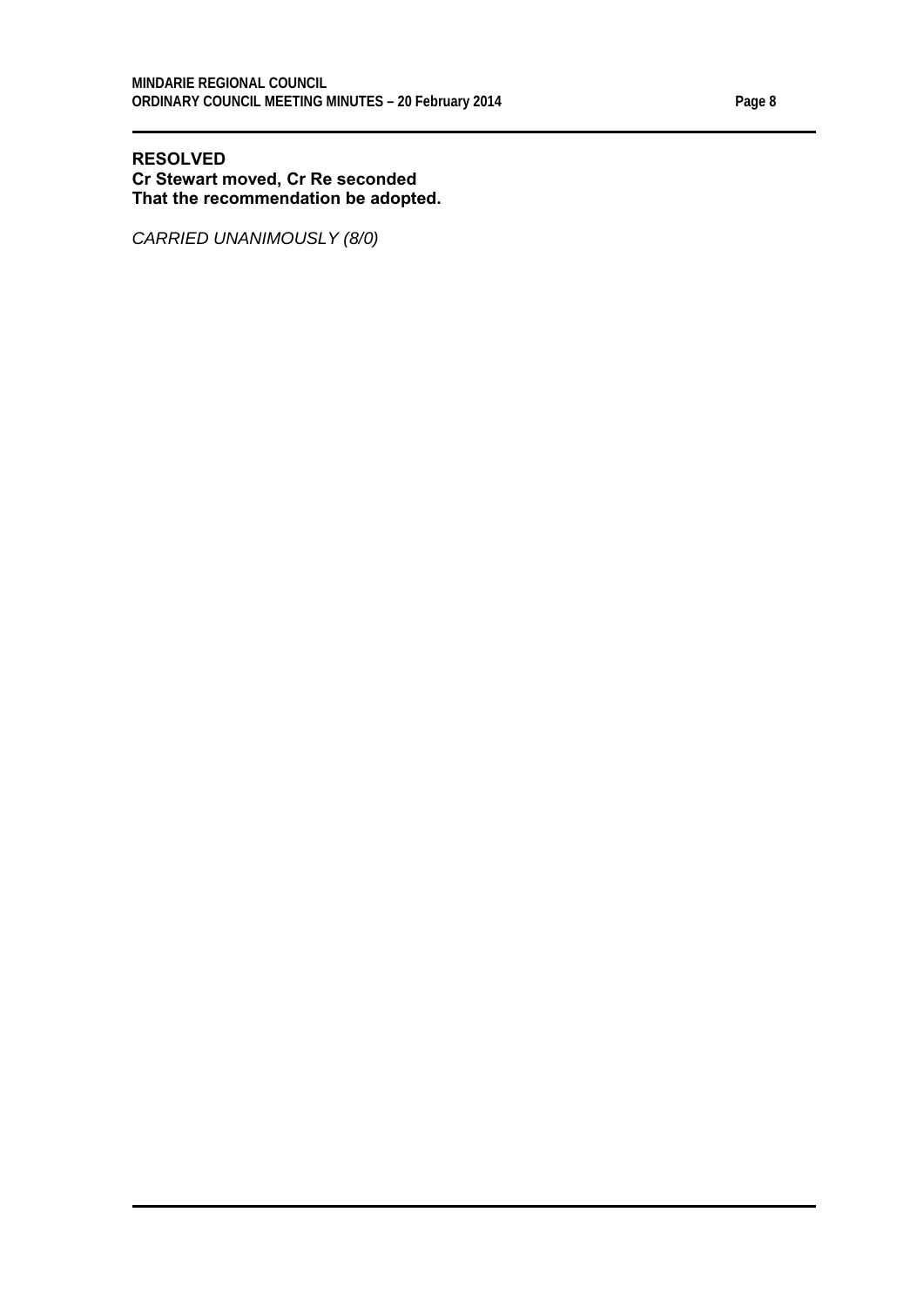<span id="page-8-0"></span>

| 9.3                         | <b>MID YEAR BUDGET REVIEW - 2013/2014</b> |  |
|-----------------------------|-------------------------------------------|--|
| <b>File No:</b>             | <b>FIN/134</b>                            |  |
| Appendix(s):                | <b>Appendix 6</b><br><b>Appendix 7</b>    |  |
| Date:                       | <b>30 January 2014</b>                    |  |
| <b>Responsible Officer:</b> | <b>Director Corporate Services</b>        |  |

## **SUMMARY**

The purpose of this report is to describe the financial position and performance of the organisation in relation to the Adopted Budget and recommend changes that will reflect the anticipated outcomes for the remainder of the 2013/14 financial year. This will provide stakeholders with a view of the likely results of the Mindarie Regional Council's (MRC) operations at the conclusion of the financial year.

It is anticipated that the MRC will move from a forecast surplus of \$7,814,006 to a forecast surplus of \$4,694,151 (refer Appendix 1). This decrease in surplus was largely anticipated with the reduction in the members' gate fee from \$149/t to \$120/t in October 2013.

The reduction in the surplus of \$3.1 million is primarily as a result of the net of:

## Revenue

- \$7.4 million reduction as a result of the decrease in the members' gate fee
- \$0.8 million reduction as a result of increased diversion from the Resource Recovery Facility (RRF)
- Casual revenue reduction of \$0.6 million as a result of lower tonnes

Offset by:

• a \$5.4 million increase as a result of additional Stirling tonnes at their discounted rate

# Operating costs

- \$1.8 million decrease in RRF costs as a result of the lower members' gate and the diversion of the coarse heavy fraction
- \$0.2 million decrease in Waste Minimisation costs in respect of capital machinery capitalised rather than expensed
- \$0.2 million reduction in Utilities as a result of renegotiation of land rates for Tamala Park

Offset by:

- a \$0.3 million increase in Depreciation charges as a result of the 30 June 2013 fair value adjustments to property, plant and equipment which were not anticipated in the budget
- a \$1 million increase in the Landfill Levy as a result of the additional tonnes to landfill
- \$0.4 million and \$0.1 million increases in Cell Development amortisation and the Post Closure Accretion expenses respectively, as result of the additional tonnes to landfill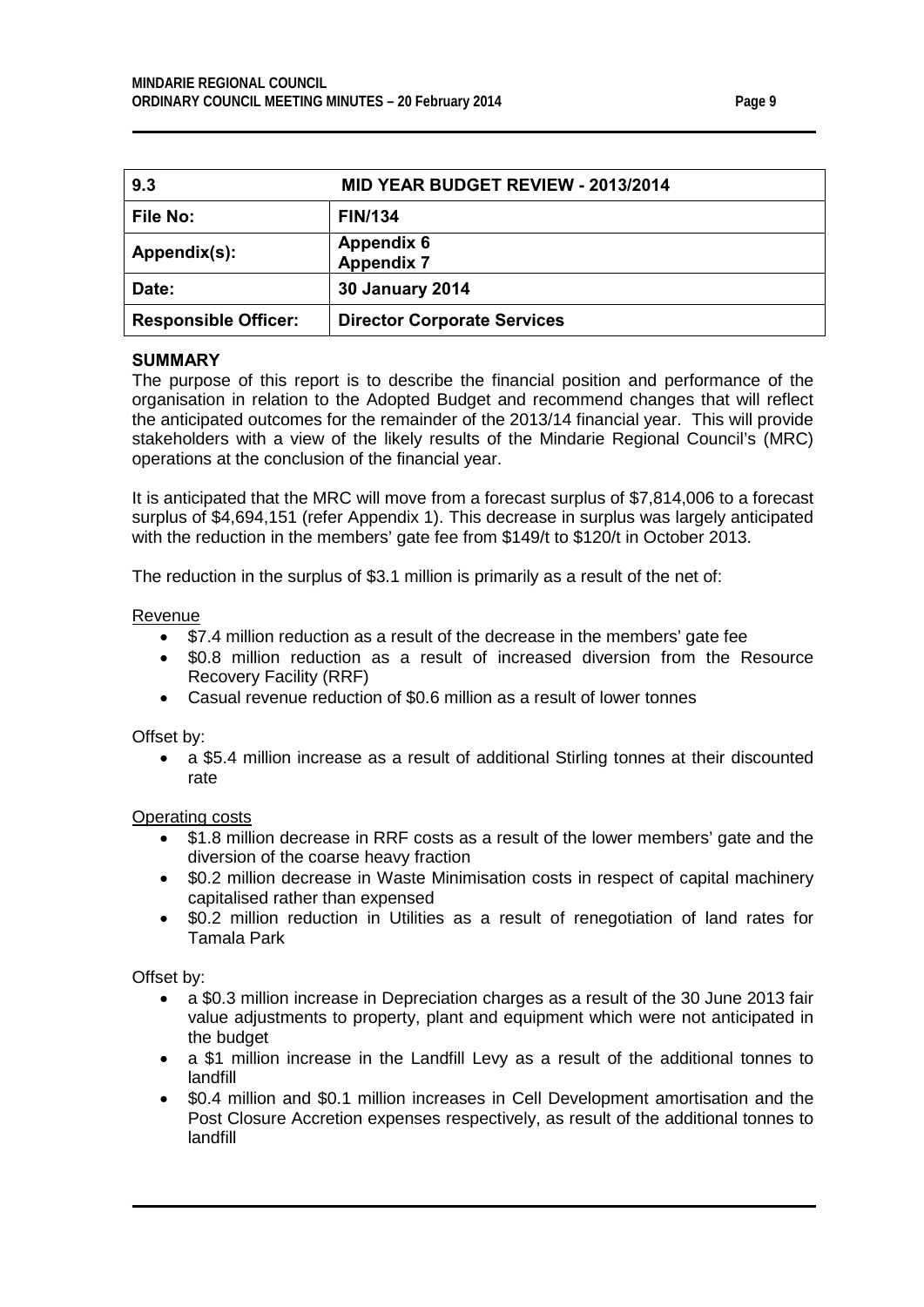The sum of the above movements results in a net decrease in the forecast surplus of \$2.9 million, which along with other minor net movements of \$0.2 million, yields the forecast \$3.1 million reduction in the anticipated surplus for the year.

It is proposed that no adjustment be made to either of the members' or non-members' gate fee, but rather that the surplus at year end will be applied the Participants' Surplus reserve (\$920,382) and the Capital Expenditure Reserve (\$1,000,000), with the balance of the surplus being applied to the Decommissioning Reserve.

# **BACKGROUND**

Council at its special council meeting held on 20 June 2013, resolved as follows:

- *(i) adopt the Budget for the Mindarie Regional Council for Financial Year 2013/14*
- *(ii) endorse the on-going strategy of deferred payment of operational surplus, as approved by Council at its August 2005 meeting, for the Financial Year 2005/2006 and future years to meet its on-going capital requirement*
- *(iii) approve the use of an on-going overdraft facility of \$1 million to manage cashflow 'short falls' during Financial Year 2013/14 and future years*
- *(iv) Approve the Capital Budget Program of \$13,450,700 for 2013/14 as follows:*

## *New capital expenditures*

|                                             | \$         |
|---------------------------------------------|------------|
| Land Purchase (new Landfill Site)           | 2,000,000  |
| Cell lining<br>$\bullet$                    | 1,500,000  |
| Sorting shed 4,000,000                      |            |
| <b>Building upgrades</b><br>$\bullet$       | 140,000    |
| Office furniture and equipment<br>$\bullet$ | 27,000     |
| Computer equipment                          | 87,700     |
| Plant and equipment                         | 90,000     |
| Infrastructure                              | 220,000    |
| <i><b>Vehicles</b></i>                      | 1,306,000  |
|                                             | 9,370,700  |
| Carried forward capital expenditures        |            |
| Land Purchase (new Landfill Site)           | 4,000,000  |
| New skid steer                              | 80,000     |
|                                             | 4,080,000  |
| <b>Total Capital expenditure</b>            | 13,450,700 |

- *(v) approve that \$378,300 will be transferred from the Operating Surplus to the Site Rehabilitation Reserve.*
- *(vi) approve that \$1,052,343 will be transferred from the Operating Surplus to the Reserve for Capital Expenditure.*
- *(vii) Approve that \$1,950,700 be transferred from the Reserve for Capital Expenditure to Operating Surplus to fund capital expenditures.*
- *(viii) approve that \$1,922,000 will be transferred from the Operating Surplus to the Carbon Price Reserve.*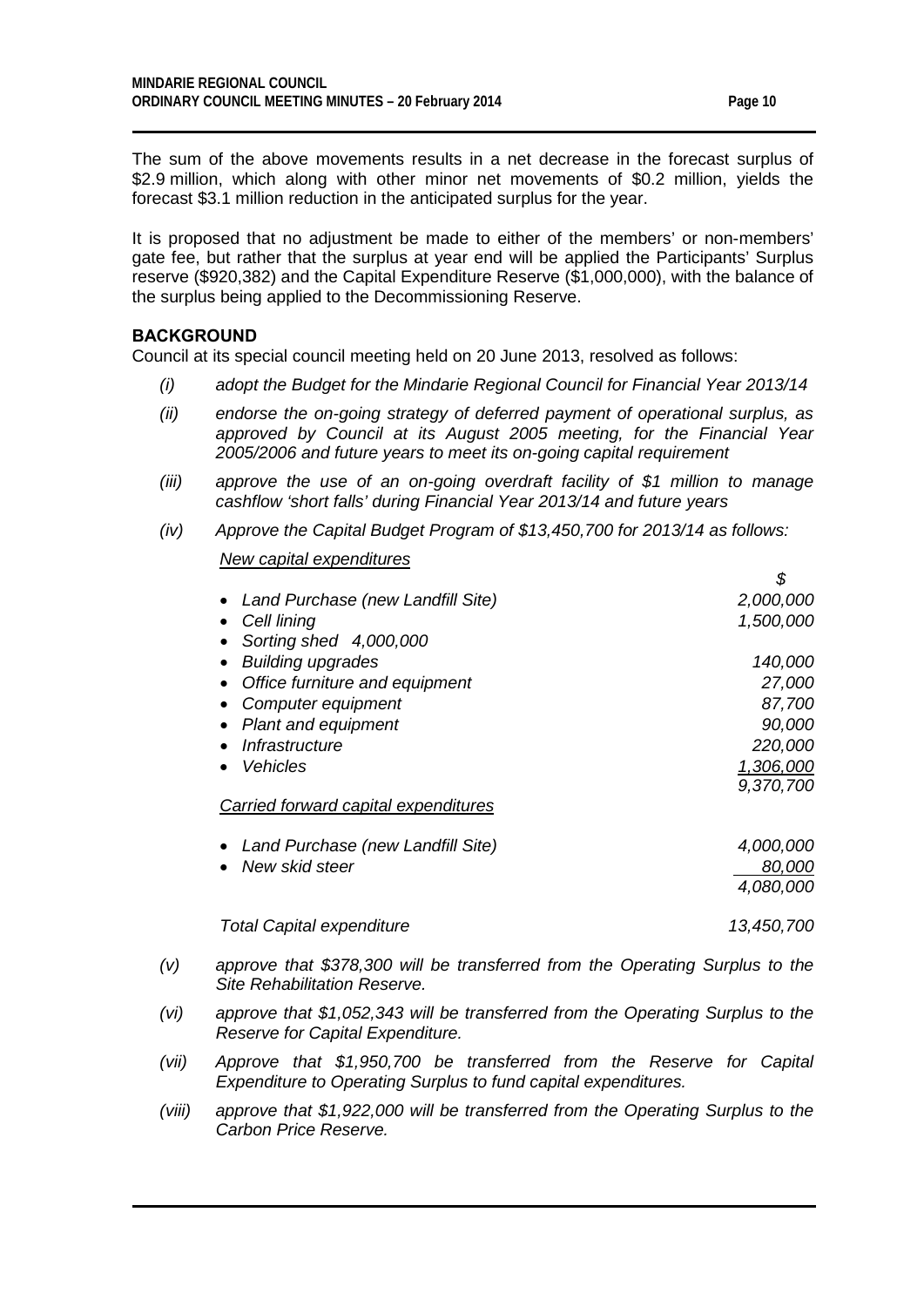- *(ix) approve that the funds required to acquit the MRC's carbon price liability at 30 June 2013 will be transferred from the Carbon Price Reserve to the Operating Surplus.*
- *(x) approve that all interest earned on cash funds associated with cash-backed reserves will not be credited to the reserve.*

Council operations have been conducted in line with the Adopted Budget for 2013/14. Monthly Financial Statements on the actual expenditure and variations from the Adopted Budget have been submitted to each Council meeting. In addition, monthly management accounts have been provided to Councillors and Member Council Officers on a regular basis.

In line with sound financial management practice, and in order to comply with Local Government Regulations, a detailed review of the MRC's operations, financial position and financial performance has been carried out as at 30 November 2013.

This reports highlights:

- those items that reflect significant trend variations to budgeted allocations,
- the anticipated revised financial projections to 30 June 2014; and
- and invites Council consideration of any new expenditure identified as a result of the review.

The Income Statement reflecting the Adopted Budget, Actual Expenditure to 30 November 2013 and projected expenditure to 30 June 2014 is enclosed as **Appendix 6** of this report.

A Statement of Investing Activities reflecting the Adopted Budget, Actual Expenditure to 30 November 2013 and projected capital expenditure to 30 June 2014 is enclosed as **Appendix 7** of this report.

## **DETAIL**

## Revenue

As outlined in the Summary section above, there have been material variations in the budget with respect to revenues.

In response to negotiations with the City of Stirling, Stirling have come back as an active participating member of the MRC. In response to the additional tonnes expected as a result of this agreement and the resulting decreased cost per tonne landfilled, a reduction in the members' gate from \$149/t to \$120/t was approved by Council at its meeting of 5 September 2013, as well as a negotiated concession rate for Stirling of \$110/t for the current financial year.

This change has resulted in a reduction of revenue forecast from members of approximately \$7.4 million.

As a result of ongoing efforts by BioVision to increase the levels of waste diversion from the RRF, it is anticipated that approximately 6,000 tonnes of the coarse heavy fraction will be diverted from landfill as part of a trial project. This will result in a revenue reduction of approximately \$0.8 million. It is anticipated that this will yield an improved overall diversion rate, as well as a reduction in the RRF gate fee.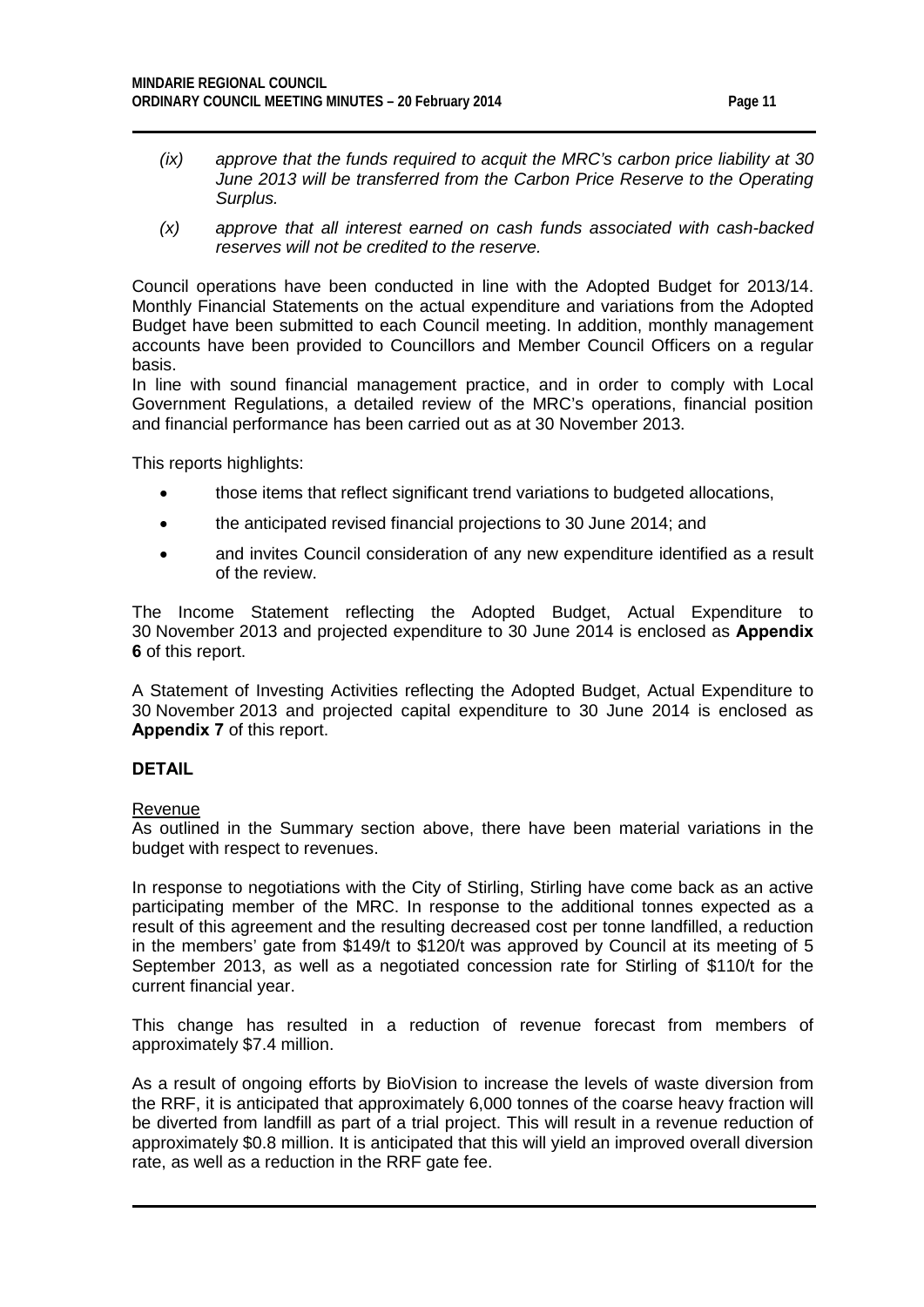Non-member tonnes from commercial operators have been reduced by approximately 4,500 tonnes for the year to reflect actual trends to date. This is anticipated to reduce revenue by approximately \$0.6 million.

In response to operational events, Stirling is anticipated to divert an additional 51,000 tonnes of waste to landfill at Tamala Park over that which was originally budgeted. This is expected to result in an additional \$5.4 million of revenue.

Carbon price revenue and expense have both increased in concert by \$0.3 million as a result of the additional tonnes to landfill.

## **Operating Expenditure**

Net operating expenses per the half year budget review are not materially different to the figure approved in the budget. There are however a number of material offsetting increases and decreases, most of which are as a result of changes in the members' gate fee and variations to tonnage forecasts.

RRF operating expenses are expected to decrease by \$1.8 million as a result of a combination of the reduction in the members' gate fee to \$120/t which occurred in October 2013 and the trial project for the coarse heavy residue fraction.

\$0.4 million had originally been budgeted for under Waste Minimisation in respect of the tipface recovery project, most of which was expected to be recovered through Waste Authority funding. Part of the funding received was for the purchase of an excavator. The MRC has subsequently capitalised the excavator to the balance sheet, showing the amount of \$0.2 million as an asset rather than as an expense.

The Utilities budget was based on provisional information received from the City of Wanneroo with respect to land rates for Tamala Park for the year. During subsequent negotiations with Wanneroo, the rateable value of the property was reassessed resulting in a \$0.2 million reduction in land rates.

Depreciation expense estimates have been increased by \$0.3 million as a result of the increased value attributed to the MRC's property, plant and equipment through the fair value exercise that was undertaken after the budget had been approved. The increased depreciation rate is based on the fair values as assessed at 30 June 2013.

Landfill levy expenses have increased by \$1 million as a result of an estimated additional 45,000 tonnes of waste going to landfill as a result of the 51,000 tonne increase from Stirling, offset by the expected 6,000 tonne reduction in residues from the RRF.

Cell development expenses reflect the capital costs incurred in developing the Tamala Park landfill. These costs are recognised through the income statement based on the number of tonnes sent to landfill each year. The increase of \$0.4 million is reflective of the increased tonnes to landfill.

Similarly, Post Closure Accretion expense recognises those costs which will be incurred to rehabilitate the site once landfill operations cease and the future cost of this is recognised through the income statement based on tonnes sent to landfill. This ensures that the postclosure liabilities are fully funded by the time the landfill reaches its end-of-life. These expenses have increased by \$0.1 million, again reflecting the increase in tonnes to landfill.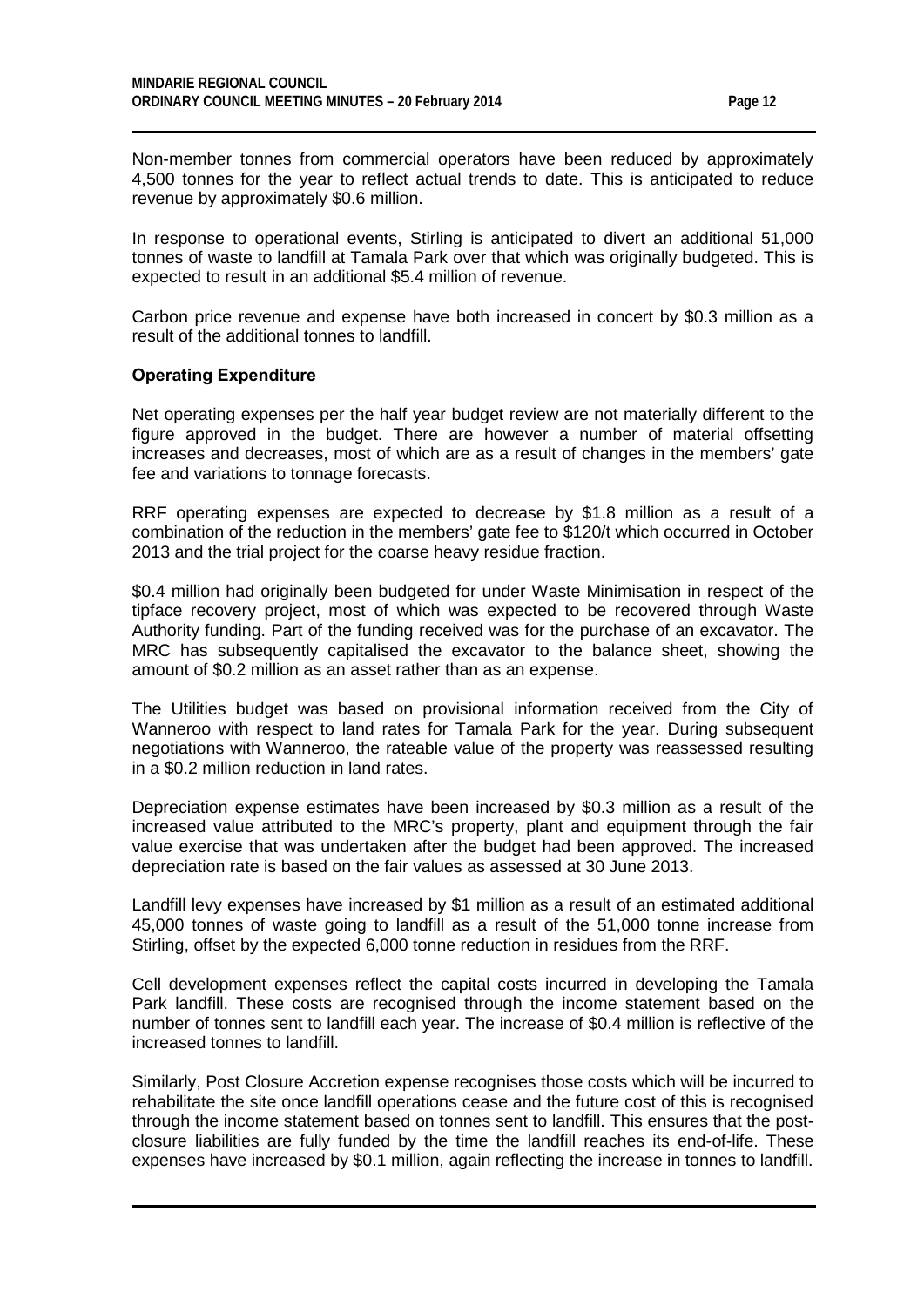# **Capital Expenditure**

Capital expenditure for the year is tracking in line with budget. The following changes have been added to the capital expenditure forecast for the year:

- A minor increase of \$553 to computer equipment
- A minor decrease of \$1,750 to infrastructure
- An additional \$1.33 million for the next phase of the landfill clay lining which was approved by Council at its ordinary council meeting of 12 December 2013.

# **Appropriation of the anticipated surplus**

It is proposed that the anticipated surplus of \$4,694,151 at 30 June 2014, being applied to existing reserves to fund anticipate future expenditure, as outlined below:

- \$920,382 be applied to the Participants' Surplus reserve to top up the fund to \$2 million, replenishing the funds which were used to fund the deficit in the 2012/13 financial year
- \$1,000,000 be applied to the Capital Expenditure Reserve to assist in smoothing the funding requirement for significant capital expenditure on plant which is to be incurred in the 2014/15 financial year
- The balance of the anticipated surplus (estimated to be \$2,773,769) be applied to the Decommissioning reserve to increase the proportion of this future expenditure which is cash backed (currently only around 40% of this liability is cash backed).

## **CONSULATION**

Consultation occurred with Member Councils (in relation to tonnages).

# **STATUTORY ENVIRONMENT**

The Mid-Year Budget Review is carried out in accordance with the provision of the Local Government Act and Regulations.

# **STRATEGIC/COMMUNITY AND CORPORATE/BUSINESS PLAN IMPLICATIONS**

The revised half yearly budget review presented for approval is consistent with the objectives and actions outlined in the MRC's Community Strategic Plan, Financial Plan and Asset Management Plan.

## **FINANCIAL IMPLICATIONS**

As outlined above, there will be no changes made to the members' or non-members' gate fees and the estimated surplus at year end of \$4,694,151 will be applied to the MRC's reserve accounts to fund future expenditures.

## **VOTING REQUIREMENT**

Absolute Majority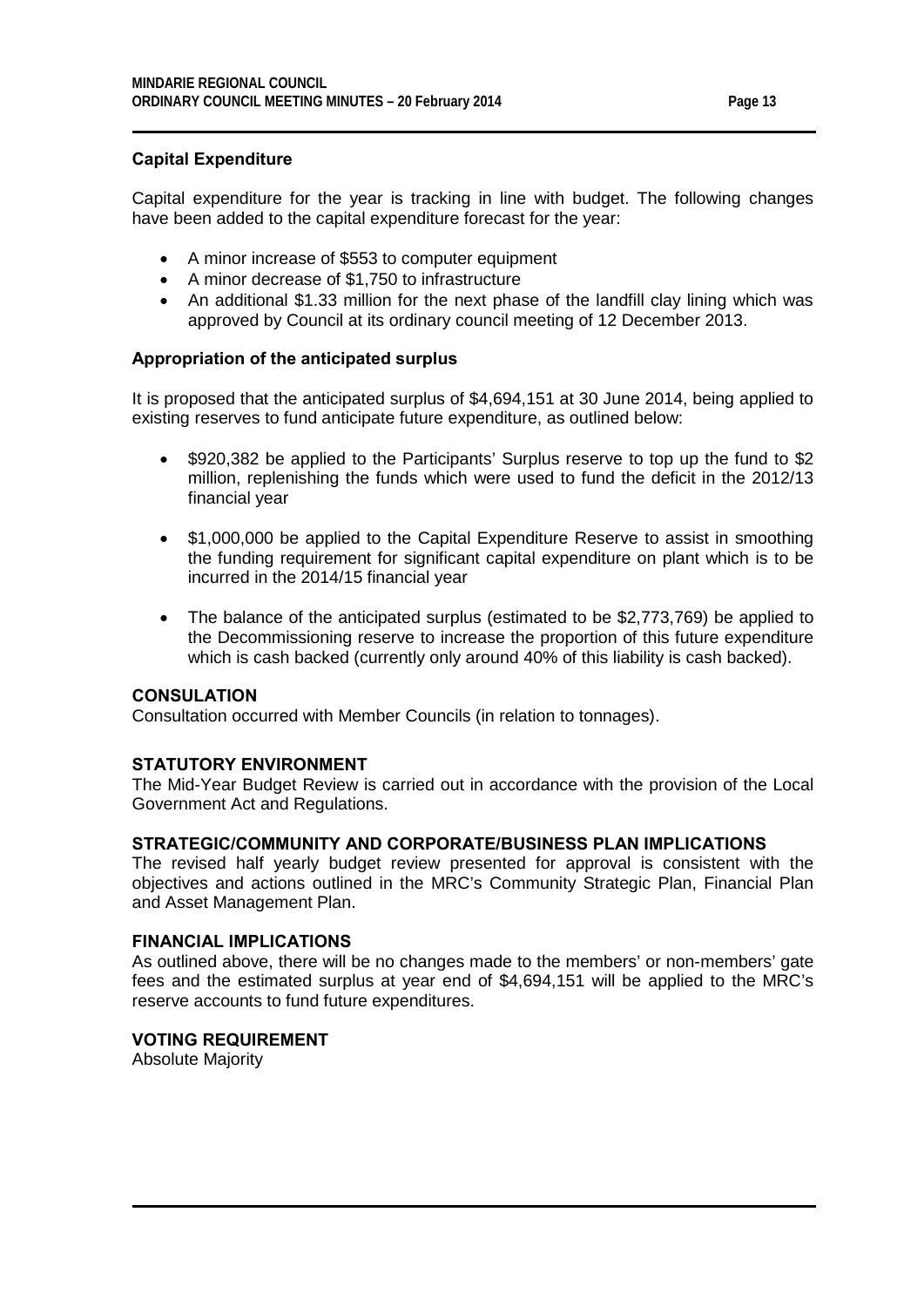**That Council:**

- **1. Approve by Absolute Majority the revised forecast surplus position estimated to be \$4,694,151 at 30 June 2014, which includes the following:**
	- **A net decrease in members' user charges of approximately \$2,817,513;**
	- **A net decrease in non-members' user charges of approximately \$590,370;**
	- **A net increase in total other charges of \$349,293;**
	- **A net increase in expenditures of \$61,265;**
	- **A net increase in capital expenditures of \$1,328,803.**
- **2. Approve by Absolute Majority the new capital expenditures of \$1,330,553, which includes:**
	- **An increase of \$553 in respect of computer equipment; and**
	- **An increase of \$1,330,000 in respect of the next phase of clay lining.**
- **3. Approve by Absolute Majority the application of the forecast surplus of \$4,694,51 at 30 June 2014 as follows:**
	- **\$920,382 be applied to the Participants' Surplus reserve**
	- **\$1,000,000 be applied to the Capital Expenditure Reserve**
	- **The balance of the anticipated surplus (estimated to be \$2,773,769) be applied to the Decommissioning reserve**

# **(Absolute Majority Required)**

**RESOLVED Cr Re moved, Cr Newton seconded That the recommendation be adopted.**

*CARRIED UNANIMOUSLY BY ABSOLUTE MAJORITY (8/0)*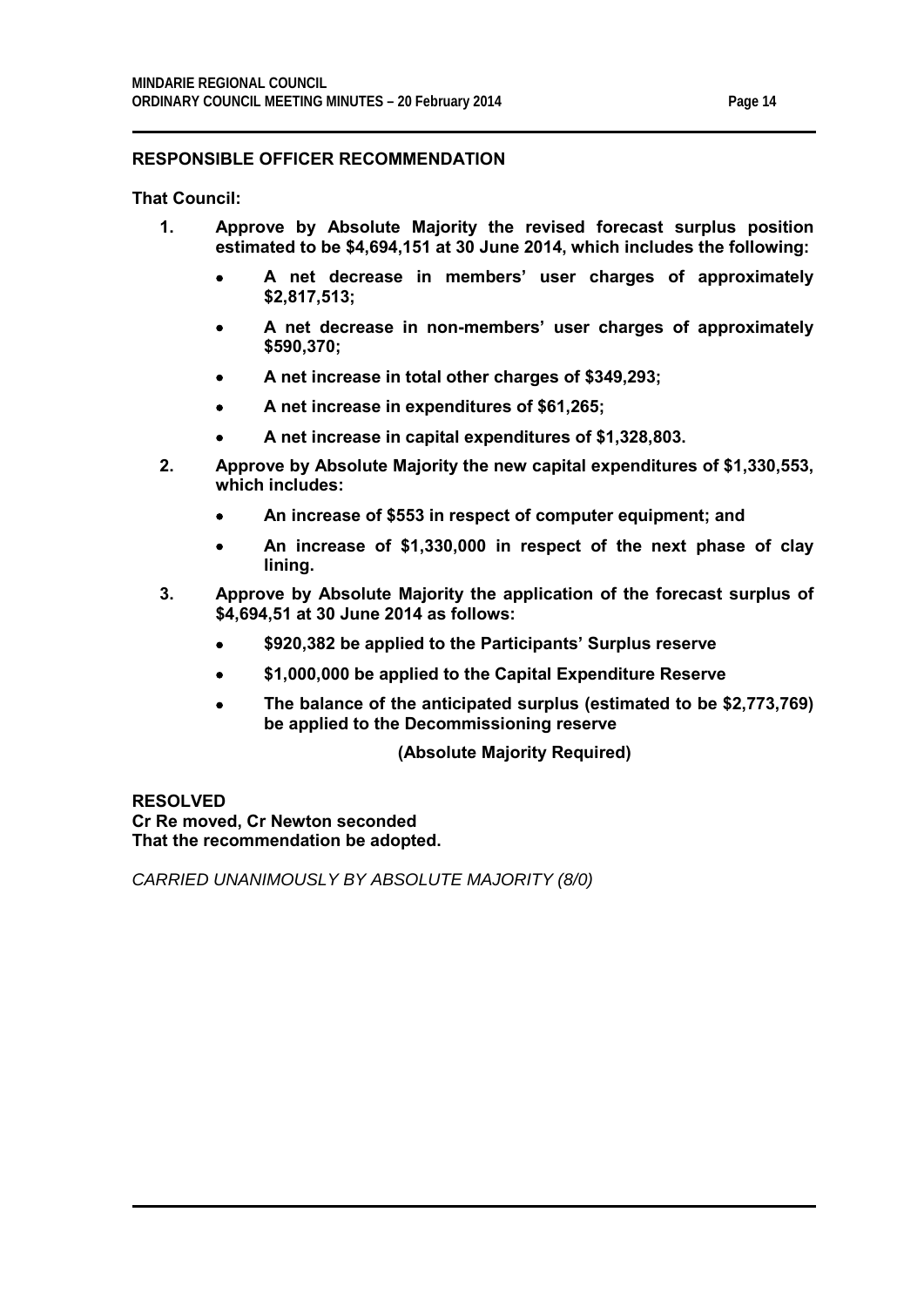<span id="page-14-0"></span>

| 9.4                         | <b>ADOPTION OF 2013 ANNUAL COMPLIANCE AUDIT</b><br><b>RETURN</b> |
|-----------------------------|------------------------------------------------------------------|
| <b>File No:</b>             | COR/12-04                                                        |
| Appendix(s):                | <b>Appendix 8</b>                                                |
| Date:                       | 14 February 2014                                                 |
| <b>Responsible Officer:</b> | <b>Director Corporate Services</b>                               |

## **SUMMARY**

The purpose of this report is to provide Council with information on the completed Compliance Audit Return (1 January 2013 – 31 December 2013).

#### **BACKGROUND**

A Compliance Audit Return (the Return) is required to be completed by regional councils annually. The period of each return is 1 January to 31 December. The Administration has completed the Return. One area of non-compliance was recorded in the Return as follows:

"One councillor lodged their return after 31 August 2013."

The Audit was placed on the agenda of the Audit Committee's meeting on 13 February 2014.

#### **DETAIL**

The Audit Committee at its meeting on 13 February 2014 considered the Return and resolved the following:

*"That the Audit Committee endorse the Compliance Audit Return as presented, for the year 1 January 2013 to 31 December 2013."*

## **CONSULTATION**

Nil

## **STATUTORY ENVIRONMENT**

Regional Councils are required to carry out a Return in accordance with the Local Government (Audit) Regulations 1996. The requirements set for the Return are contained in s.14 and 15 of the Regulations, which read as follows:

- "14. Compliance audits by local governments
	- (1) A local government is to carry out a compliance audit for the period 1 January to 31 December in each year.
	- (2) After carrying out a compliance audit the local government is to prepare a compliance audit return in a form approved by the Minister.
	- (3A) The local government's audit committee is to review the compliance audit return and is to report to the council the results of that review.
	- (3) After the audit committee has reported to the council under subregulation (3A), the compliance audit return is to be —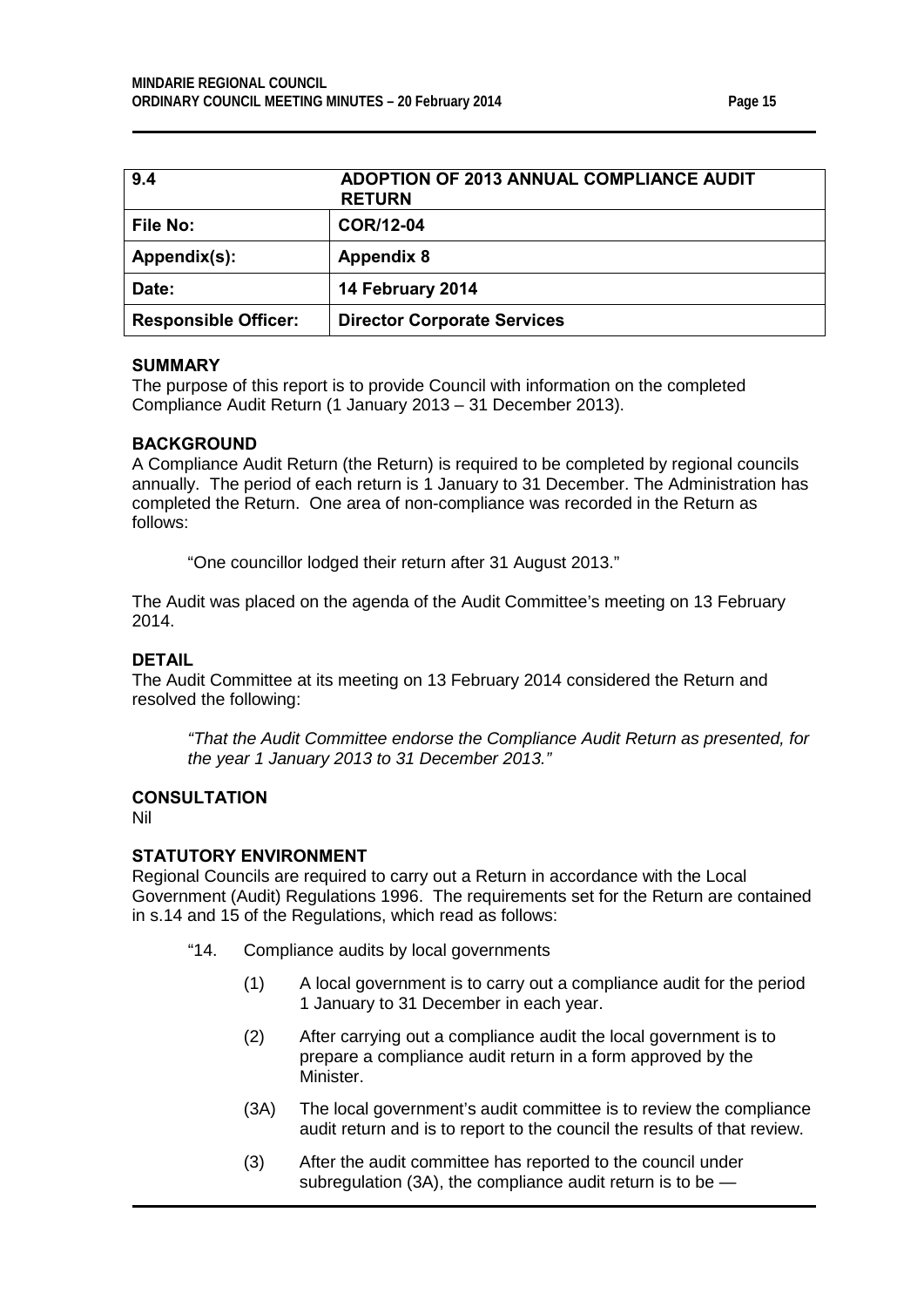- (a) presented to the council at a meeting of the council; and
- (b) adopted by the council; and
- (c) recorded in the minutes of the meeting at which it is adopted.
- 15. Compliance audit return, certified copy of etc. to be given to Executive **Director**
- (1) After the compliance audit return has been presented to the council in accordance with regulation 14(3) a certified copy of the return together with —
	- (a) a copy of the relevant section of the minutes referred to in regulation 14(3)(c); and
	- (b) any additional information explaining or qualifying the compliance audit,

 is to be submitted to the Executive Director by 31 March next following the period to which the return relates.

(2) In this regulation —

*certified* in relation to a compliance audit return means signed by —

- (a) the mayor or president; and
- (b) the CEO."

**POLICY IMPLICATIONS**

Nil

**FINANCIAL IMPLICATIONS** Nil

**STRATEGIC IMPLICATIONS** Nil

**COMMENT**

Nil

# **RESPONSIBLE OFFICER RECOMMENDATION**

- **1. That Council adopts the 2013 Annual Compliance Audit Return as endorsed by the Audit Committee at its meeting held on 13 February 2014.**
- **2. The adopted return detailed in (1) above be signed by the Chairperson and the Chief Executive Officer (certified) and submitted to the Executive Director prior to 31 March 2014.**

**RESOLVED Cr Stewart moved, Cr Re seconded That the recommendation be adopted.** 

*CARRIED UNANIMOUSLY (8/0)*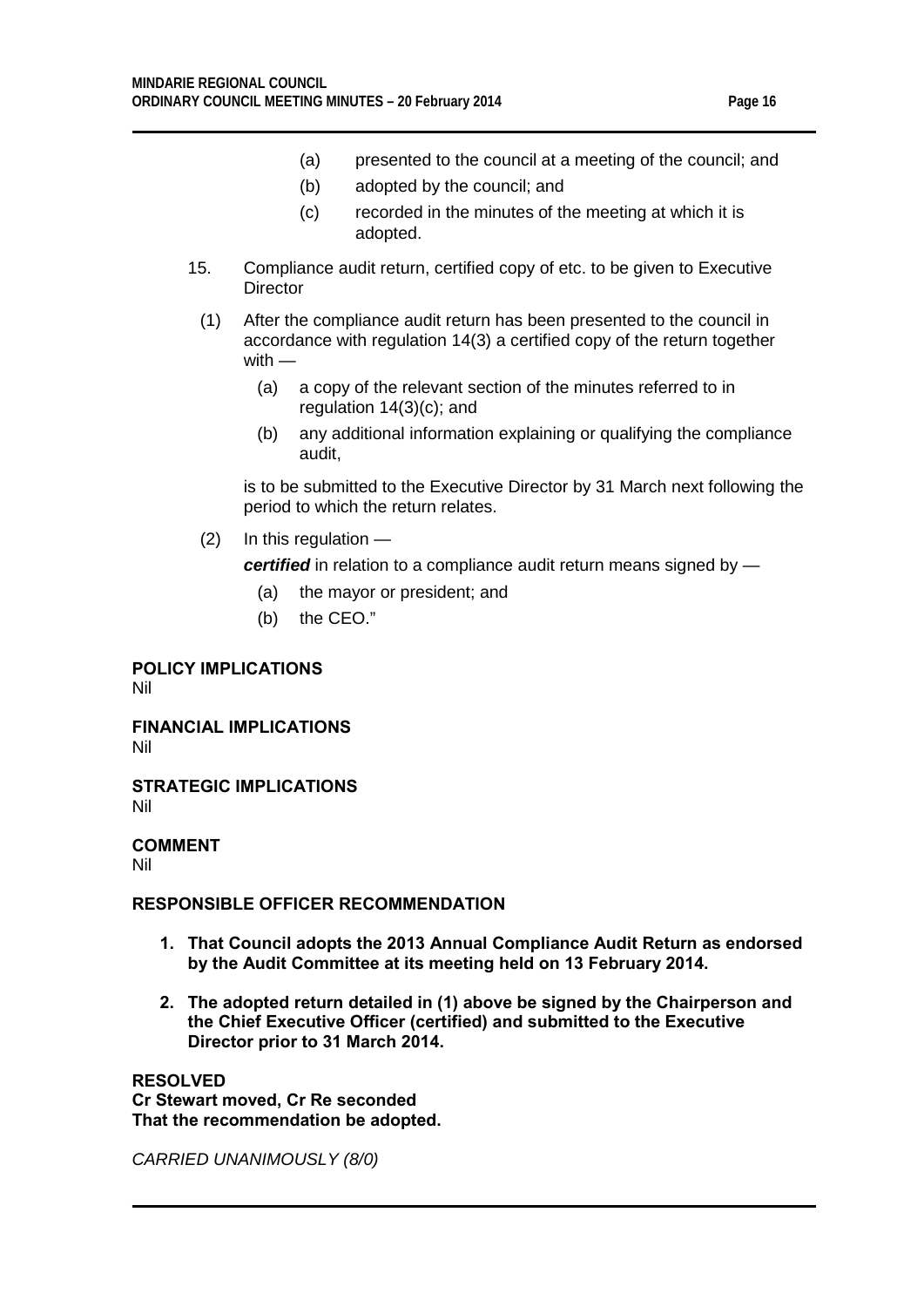# <span id="page-16-0"></span>**10 MEMBERS INFORMATION BULLETIN – ISSUE NO. 15**

## **RESPONSIBLE OFFICER RECOMMENDATION**

**That the Members Information Bulletin Issue No. 15 be received.**

# **RESOLVED Cr Bissett moved, Cr Proud seconded That the recommendation be adopted.**

*CARRIED UNANIMOUSLY (8/0)*

# <span id="page-16-1"></span>**11 MOTIONS OF WHICH PREVIOUS NOTICE HAS BEEN GIVEN**

Nil

## <span id="page-16-2"></span>**12 URGENT BUSINESS**

Cr Re advised that she attended an MWAC meeting regarding the 3 bin system in Bunbury and stated that the Government is supporting, and providing funding for, a 3 bin system with no research being completed.

Discussion ensued.

The Council requested the CEO to draft a letter to the Waste Authority and the Minister seeking clarification on the reasons behind the drive to introduce a 3 bin system.

# <span id="page-16-3"></span>**13 QUESTIONS BY MEMBERS OF WHICH DUE NOTICE HAS BEEN GIVEN**

Nil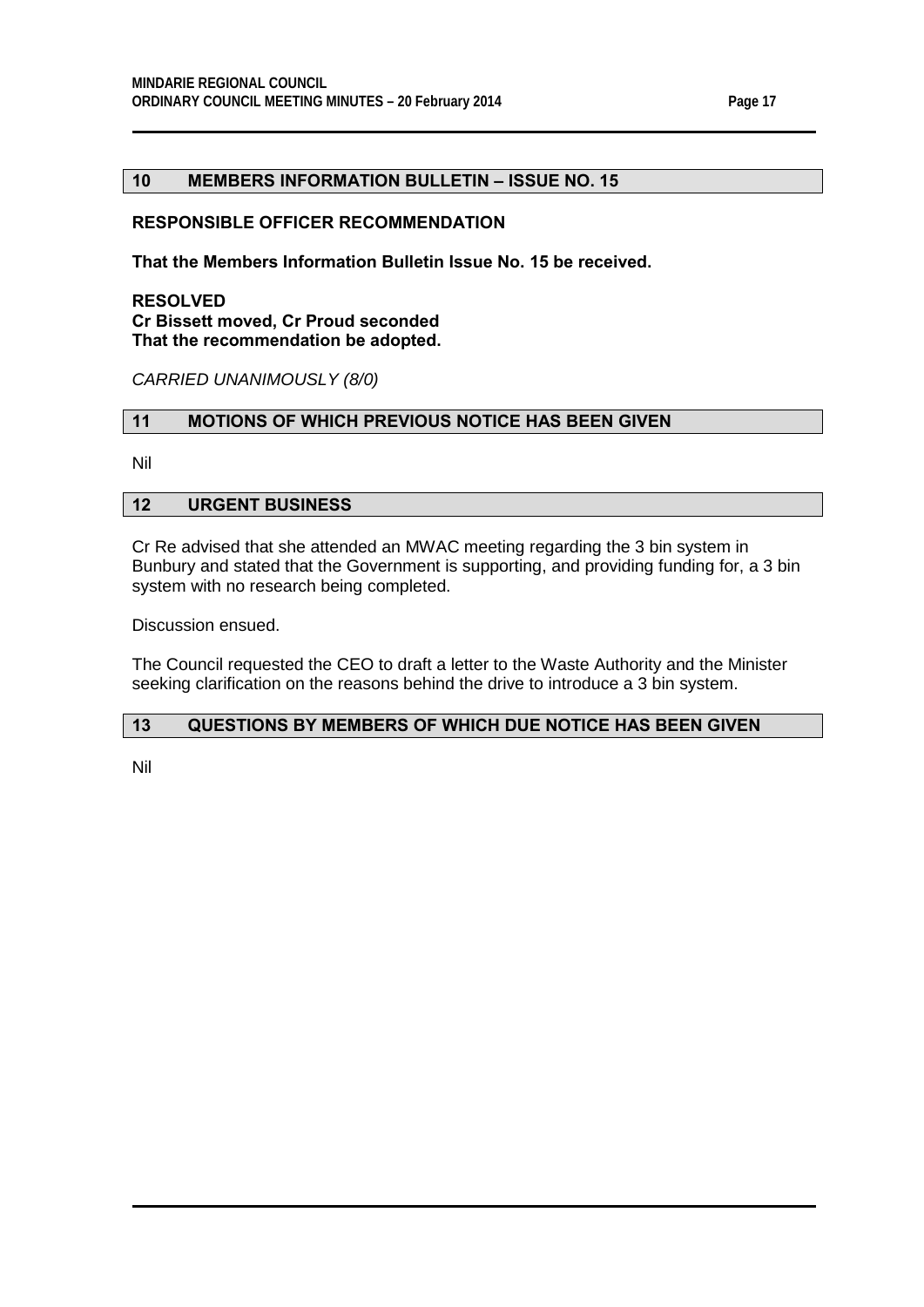The Chair informed Council that Item 14.2 will be considered before Item 14.1 indicating that this would allow the *Member Council Officers, Mindarie Regional Council CEO and officers and visitors to remain in the meeting for item 14.2 before being asked to remove themselves from the meeting prior to the Council discussing Item 14.2.*

The Chairperson requested that in accordance with clause 7.9(3) of the Mindarie Regional Council Standing Orders Local Law 2010 and s5.23 of the Local Government Act 1995, Council proceed to meet "behind closed doors" to allow the Council to consider Confidential Items 14.1 and 14.2 of this agenda as:

- Item 14.2 includes advice from the Council solicitors; and
- Item 14.1 may result in a contract being entered into.

# **RESOLVED Cr Proud moved, Cr Re seconded That the recommendation be adopted.**

*CARRIED UNANIMOUSLY (8/0)*

# <span id="page-17-0"></span>**14 MATTERS FOR WHICH THE MEETING MAY BE CLOSED TO THE PUBLIC**

This report is **Confidential** in accordance with Section 5.23 (2) (d) of the Local Government Act 1995 as it contains advice from MRC's solicitors.

<span id="page-17-1"></span>

| 14.2                        | RESOURCE RECOVERY FACILITY - REQUEST FROM<br><b>BIOVISION TO INCREASE PLANT MAINTENANCE COSTS</b> |
|-----------------------------|---------------------------------------------------------------------------------------------------|
| <b>File No:</b>             | <b>WST/147-03</b>                                                                                 |
| Attachment(s):              | Nil                                                                                               |
| Date:                       | 14 February 2014                                                                                  |
| <b>Responsible Officer:</b> | <b>Chief Executive Officer</b>                                                                    |

## **VOTING REQUIREMENT**

Simple Majority

# **RESPONSIBLE OFFICER RECOMMENDATION**

**That the Council;**

- **1. Authorise the Chief Executive Office to respond to the BioVision correspondence dated 22 January 2014 in accordance with the advice of its solicitors, Herbert Smith Freehills;**
- **2. Endorse the use of the Strategic Working Group as the forum for keeping the member councils informed of the progress of the BioVision claim; and**
- **3. Receive further reports on the claim as it progresses.**

CEO advised Councillors that the Strategic Working Group (SWG) have met to discuss the implications of the claim on the member councils. The SWG members are supportive of the recommendation. The Project Advisory Group will meet next week where this claim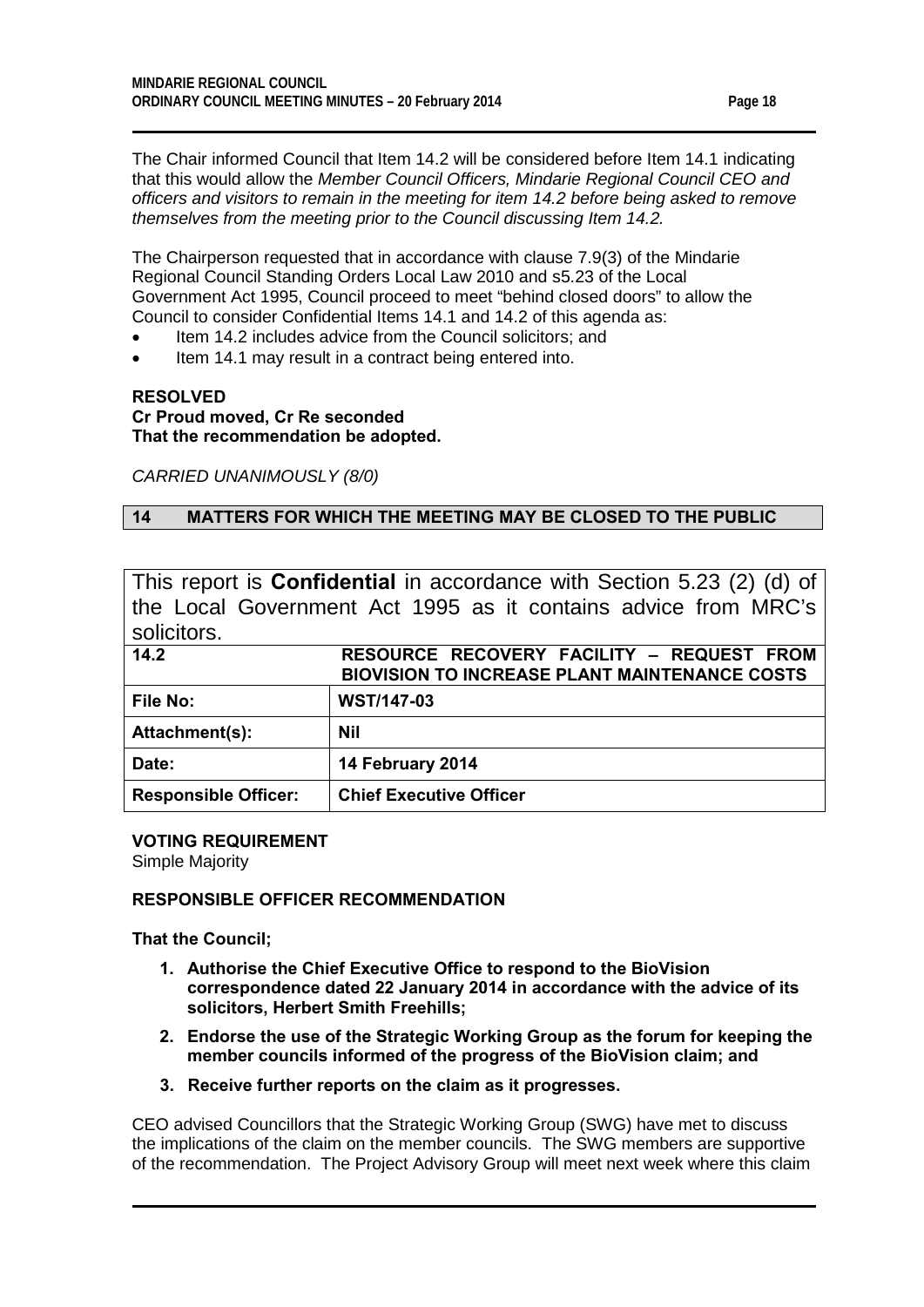is being tabled. The MRC is not in a position to discuss the claim at the meeting until further information is provided by BioVision.

## **Cr Stewart moved, Cr Newton seconded**

An amendment was requested and supported by the mover and the seconder. The amendment reads as follows:

## **AMENDMENT 1**

Amend part 3 by inserting "to council" after the word "reports".

# **SUBSTANTIVE MOTION INCLUDING THE CARRIED AMENDMENT**

**That the Council;**

- **1. Authorise the Chief Executive Officer to respond to the BioVision correspondence dated 22 January 2014 in accordance with the advice of its solicitors, Herbert Smith Freehills;**
- **2. Endorse the use of the Strategic Working Group as the forum for keeping the member councils informed of the progress of the BioVision claim; and**
- **3. Receive further reports to Council on the claim as it progresses.**

## **RESOLVED**

**That the recommendation be adopted.**

*CARRIED UNANIMOUSLY (8/0)*

NOTE: The Chief Executive Officer has NOT released Report 14.2 for Public information due to the fact that the Report contains advice from MRC's solicitors.

*MRC CEO, Member Council Officers departed the Chamber at 6.00pm*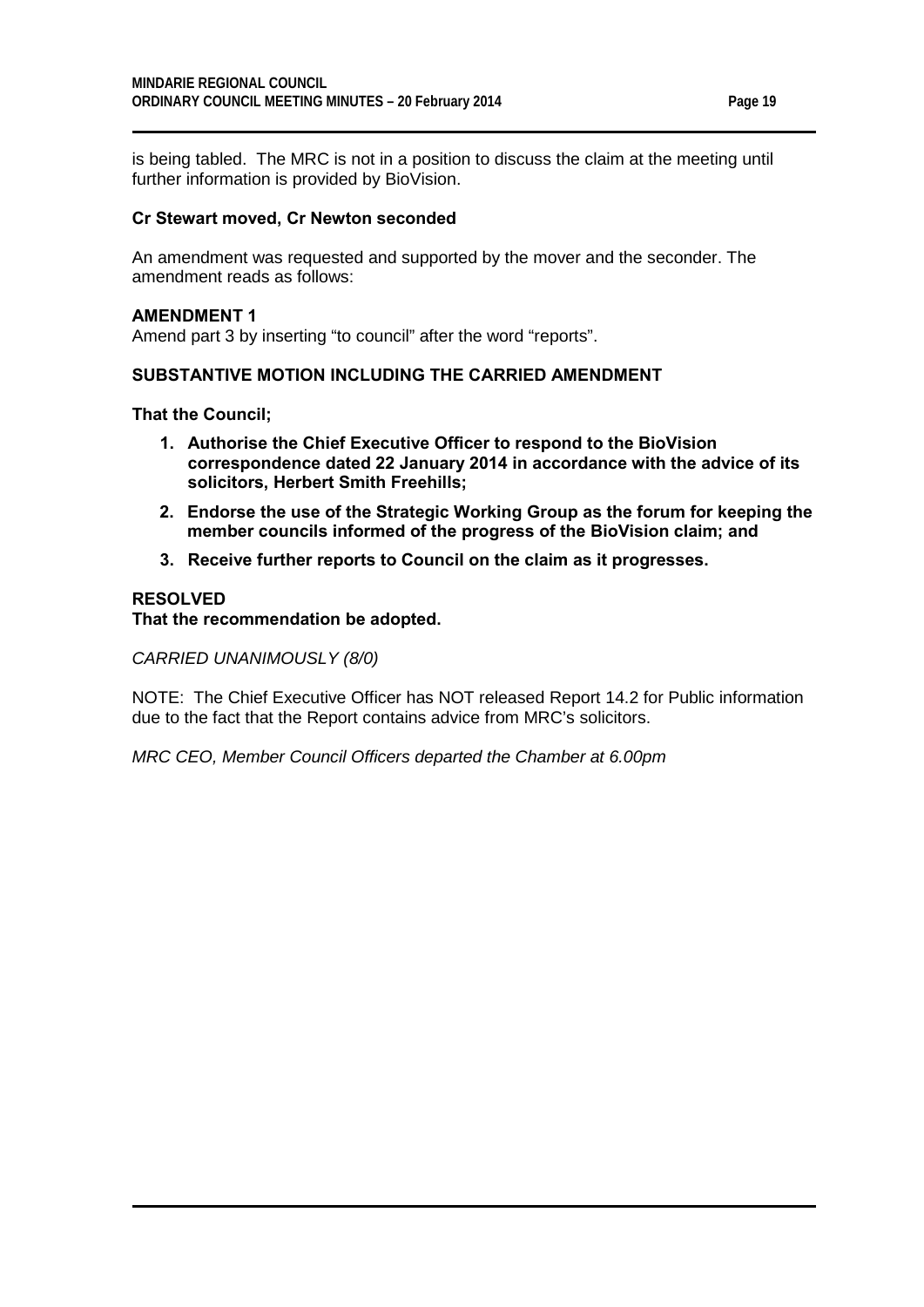<span id="page-19-0"></span>

| This report is <b>Confidential</b> in accordance with Section 5.23 (2) (c) of |                                                                     |  |  |  |
|-------------------------------------------------------------------------------|---------------------------------------------------------------------|--|--|--|
|                                                                               | the Local Government Act 1995 as Council's decision may result in a |  |  |  |
| contract being entered into.                                                  |                                                                     |  |  |  |
| 14.1                                                                          | <b>CHIEF EXECUTIVE OFFICER'S CONTRACT EXTENSION -</b>               |  |  |  |
|                                                                               | RECOMMENDATIONS FROM THE CEO PERFORMANCE                            |  |  |  |
|                                                                               | <b>REVIEW COMMITTEE</b>                                             |  |  |  |
| File No:                                                                      | <b>PER/79</b>                                                       |  |  |  |
| Attachment(s):                                                                | <b>Nil</b>                                                          |  |  |  |
| Date:                                                                         | <b>23 January 2014</b>                                              |  |  |  |
|                                                                               |                                                                     |  |  |  |

**VOTING REQUIREMENT**

Simple Majority

# **CEO PERFORMANCE REVIEW COMMITTEE RECOMMENDATION**

**Responsible Officer: Human Resources Officer**

**That Council:**

- **1. Extend the Chief Executive Officer, Brian Callander's contract term for a further 5 years from January 2015 to January 2020.**
- **2. Approve the request from the CEO to access his pro rata long service leave after 7 years to enable him to take extended leave in 2014.**
- **3. Authorise the contract of the CEO to be amended to include the changes detailed in 1 and 2 above.**

# **RESOLVED**

**Cr Re moved, Cr Stewart seconded That the recommendation be adopted.**

*CARRIED UNANIMOUSLY (8/0)*

NOTE: The Chief Executive Officer has NOT released Report 14.1 for Public information due to the fact that the Council's decision may result in a contract being entered into.